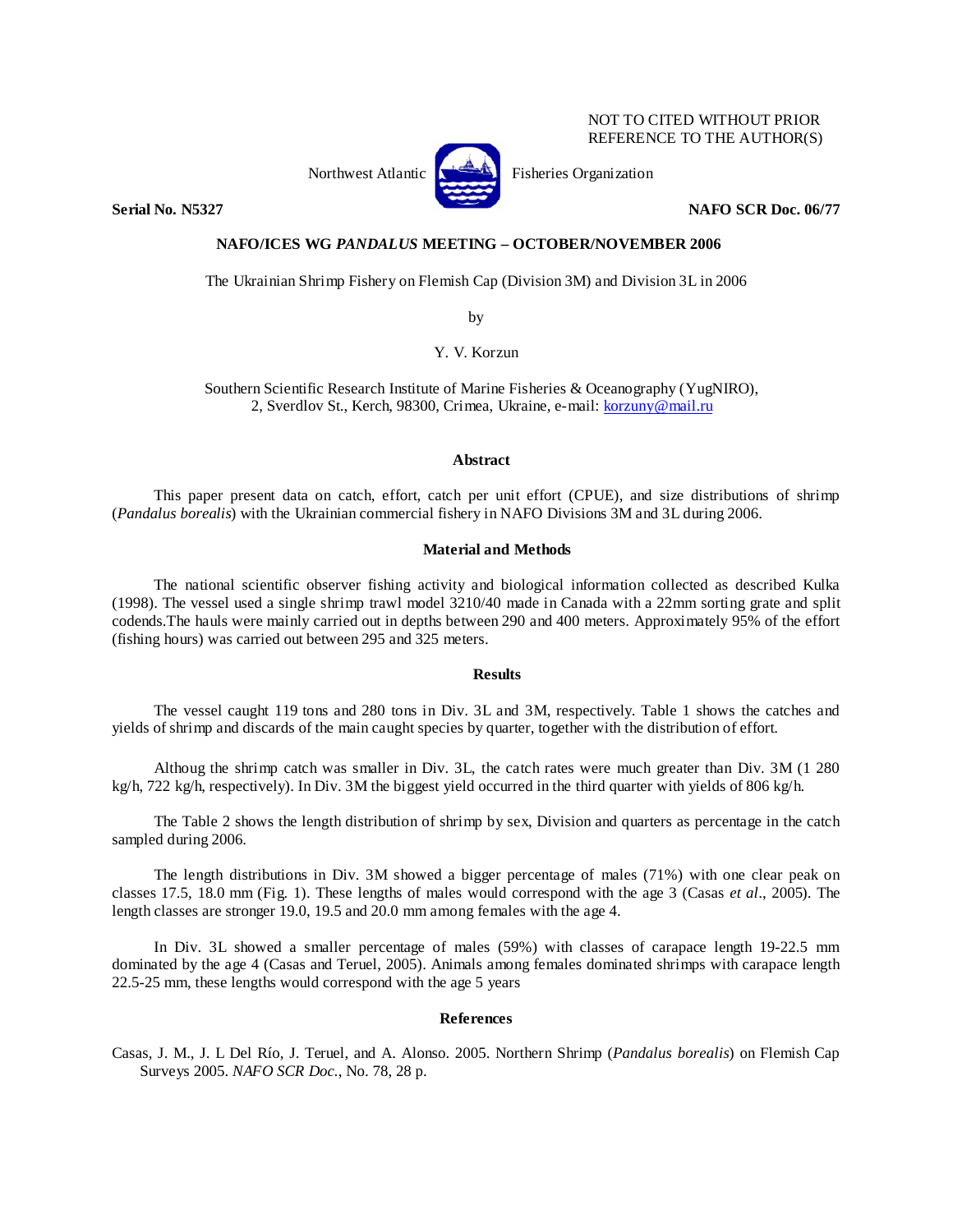- Casas, J. M., and J. Teruel. 2005. Northern Shrimp (*Pandalus borealis*, Krøyer) in Spanish Bottom Trawl Survey 2004 and 2005 in NAFO Divisions 3LNO. *NAFO SCR Doc.,* No. 77, 10 p.
- Kulka, D. W. 1998. Observer Program Training Manual Newfaundland Region. Fishery and Oceans, Canada, 1- 205.
- Table 1. Estimated catches (kg), effort and CPUE (kg/h) from Ukrainian scientific observer by quarter year period of the Ukrainian trawl vessel directed to shrimp fishery in NAFO Div. 3M and 3L in 2006.

|                        | <b>DIVISION 3L</b> | <b>DIVISION 3M</b> |                 |        |  |  |
|------------------------|--------------------|--------------------|-----------------|--------|--|--|
| <b>SPECIES</b>         | 3 <sup>rd</sup>    | 2 <sup>nd</sup>    | 3 <sup>rd</sup> | Total  |  |  |
| Northern shrimp        | 119455             | 34867              | 244682          | 279549 |  |  |
| Redfish                | 564                | 321                | 1652            | 1973   |  |  |
| Greenland halibut      |                    | 30                 | 31              | 61     |  |  |
| White hake             | 4                  | 31                 | 145             | 176    |  |  |
| Capelin                | 8                  |                    |                 |        |  |  |
| Yellowtail flounder    | $\overline{2}$     |                    |                 |        |  |  |
| American plaice        | ⇁                  |                    |                 |        |  |  |
| Short-finned squid     | 4                  | 17                 | 16              | 33     |  |  |
| Other fishes           | 329                | 300                | 525             | 825    |  |  |
|                        |                    |                    |                 |        |  |  |
| Fishing days           | 14                 | 8                  | 23              | 31     |  |  |
| Fishing hours          | 93.3               | 83.9               | 303.5           | 387.4  |  |  |
| $CPUE$ Shrimp $(kg/h)$ | 1280               | 416                | 806             | 722    |  |  |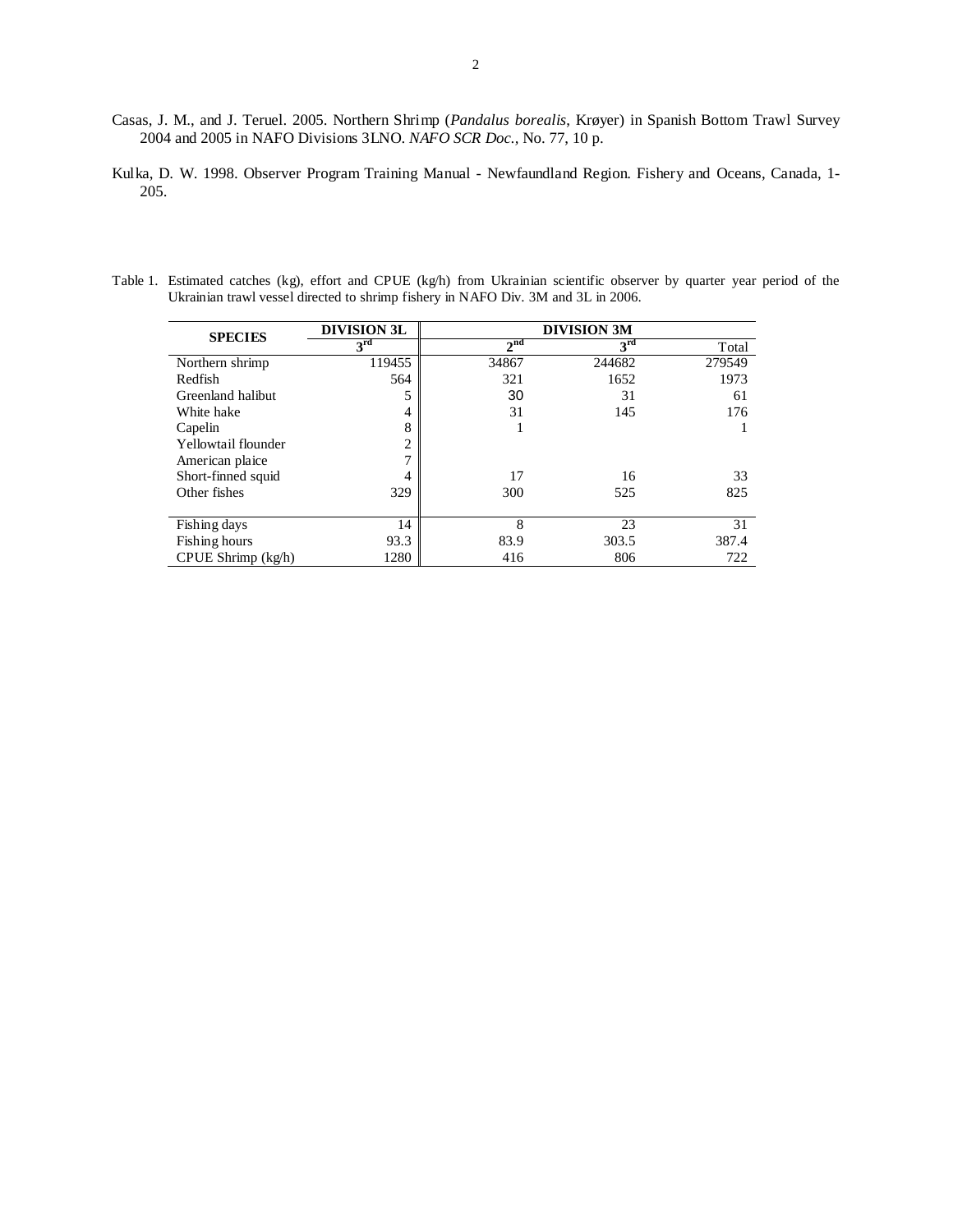| <b>Divisions</b>                                                                                                                                                                                                                                     | 3L.                                                                                                                                  |                                                                                                                                   | 3M                                                                                                                                                                   |                                                                                                                                                     |                                                                                                                                                                               |                                                                                                                                                           |                                                                                                                                                                                     |                                                                                                                                                                    |
|------------------------------------------------------------------------------------------------------------------------------------------------------------------------------------------------------------------------------------------------------|--------------------------------------------------------------------------------------------------------------------------------------|-----------------------------------------------------------------------------------------------------------------------------------|----------------------------------------------------------------------------------------------------------------------------------------------------------------------|-----------------------------------------------------------------------------------------------------------------------------------------------------|-------------------------------------------------------------------------------------------------------------------------------------------------------------------------------|-----------------------------------------------------------------------------------------------------------------------------------------------------------|-------------------------------------------------------------------------------------------------------------------------------------------------------------------------------------|--------------------------------------------------------------------------------------------------------------------------------------------------------------------|
| Quarters                                                                                                                                                                                                                                             | $3^{\rm rd}$                                                                                                                         |                                                                                                                                   | 2 <sup>nd</sup>                                                                                                                                                      |                                                                                                                                                     | $3^{rd}$                                                                                                                                                                      |                                                                                                                                                           | <b>Total</b>                                                                                                                                                                        |                                                                                                                                                                    |
| Length (mm)                                                                                                                                                                                                                                          | <b>Males</b>                                                                                                                         | <b>Females</b>                                                                                                                    | <b>Males</b>                                                                                                                                                         | <b>Females</b>                                                                                                                                      | <b>Males</b>                                                                                                                                                                  | <b>Females</b>                                                                                                                                            | <b>Males</b>                                                                                                                                                                        | <b>Females</b>                                                                                                                                                     |
| 10<br>10.5<br>11<br>11.5<br>12<br>12.5<br>13<br>13.5<br>14<br>14.5<br>15<br>15.5<br>16<br>16.5<br>17<br>17.5<br>$18\,$<br>18.5<br>19<br>19.5<br>20<br>20.5<br>21<br>21.5<br>22<br>22.5<br>23<br>23.5<br>24<br>24.5<br>25<br>25.5<br>26<br>26.5<br>27 | 0.07<br>0.45<br>0.52<br>0.75<br>2.76<br>4.41<br>5.53<br>7.17<br>7.02<br>7.32<br>7.77<br>6.57<br>4.41<br>2.69<br>1.27<br>0.22<br>0.07 | 0.15<br>0.15<br>0.07<br>0.15<br>0.3<br>1.27<br>1.87<br>4.48<br>4.85<br>7.4<br>6.72<br>5.08<br>3.21<br>2.69<br>1.19<br>0.75<br>0.3 | 0.3<br>0.12<br>0.12<br>0.24<br>0.12<br>0.43<br>0.79<br>0.97<br>3.4<br>4.98<br>9.9<br>13.43<br>13.97<br>12.03<br>7.72<br>3.76<br>1.52<br>0.36<br>0.18<br>0.06<br>0.06 | 0.55<br>1.46<br>1.58<br>2.98<br>3.71<br>2.61<br>2.86<br>1.58<br>1.82<br>1.4<br>1.34<br>0.61<br>0.55<br>0.91<br>0.67<br>0.43<br>0.24<br>0.12<br>0.12 | 0.15<br>0.15<br>0.55<br>0.47<br>0.84<br>0.77<br>0.73<br>0.99<br>0.95<br>1.06<br>1.79<br>2.45<br>6.03<br>7.74<br>11.73<br>11.59<br>10.3<br>5.95<br>3.18<br>1.1<br>0.33<br>0.04 | 0.22<br>0.4<br>1.17<br>3.07<br>3.91<br>5.15<br>4.46<br>3.58<br>2.52<br>1.72<br>1.1<br>0.99<br>1.06<br>0.37<br>0.4<br>0.22<br>0.33<br>0.26<br>0.11<br>0.07 | 0.09<br>0.09<br>0.46<br>0.34<br>0.57<br>0.57<br>0.5<br>0.78<br>0.89<br>1.03<br>2.4<br>3.4<br>7.48<br>9.88<br>12.58<br>11.77<br>9.33<br>5.13<br>2.55<br>0.82<br>0.27<br>0.05<br>0.02 | 0.34<br>$0.8\,$<br>1.32<br>3.03<br>3.83<br>4.2<br>3.85<br>2.83<br>2.26<br>1.6<br>1.19<br>0.84<br>$0.87\,$<br>0.57<br>$0.5\,$<br>0.3<br>0.3<br>0.21<br>0.11<br>0.05 |
| 27.5<br>28                                                                                                                                                                                                                                           |                                                                                                                                      | 0.22<br>0.15                                                                                                                      |                                                                                                                                                                      |                                                                                                                                                     |                                                                                                                                                                               |                                                                                                                                                           |                                                                                                                                                                                     |                                                                                                                                                                    |
| <b>TOTAL</b>                                                                                                                                                                                                                                         | 59.00                                                                                                                                | 41.00                                                                                                                             | 74.46                                                                                                                                                                | 25.54                                                                                                                                               | 68.89                                                                                                                                                                         | 31.11                                                                                                                                                     | 71                                                                                                                                                                                  | 29                                                                                                                                                                 |
| Sampled catch (kg)<br>No. Samples<br>No. Sampled                                                                                                                                                                                                     | 11262<br>$\overline{4}$<br>1340                                                                                                      |                                                                                                                                   |                                                                                                                                                                      | 9312<br>5<br>1646                                                                                                                                   |                                                                                                                                                                               | 21375<br>$\,$ 8 $\,$<br>2738                                                                                                                              |                                                                                                                                                                                     | 30687<br>13<br>4384                                                                                                                                                |

Table 2. Length distribution of Shrimp as percentage from sampled Ukrainian catches by quarters in NAFO Div. 3L and 3M.